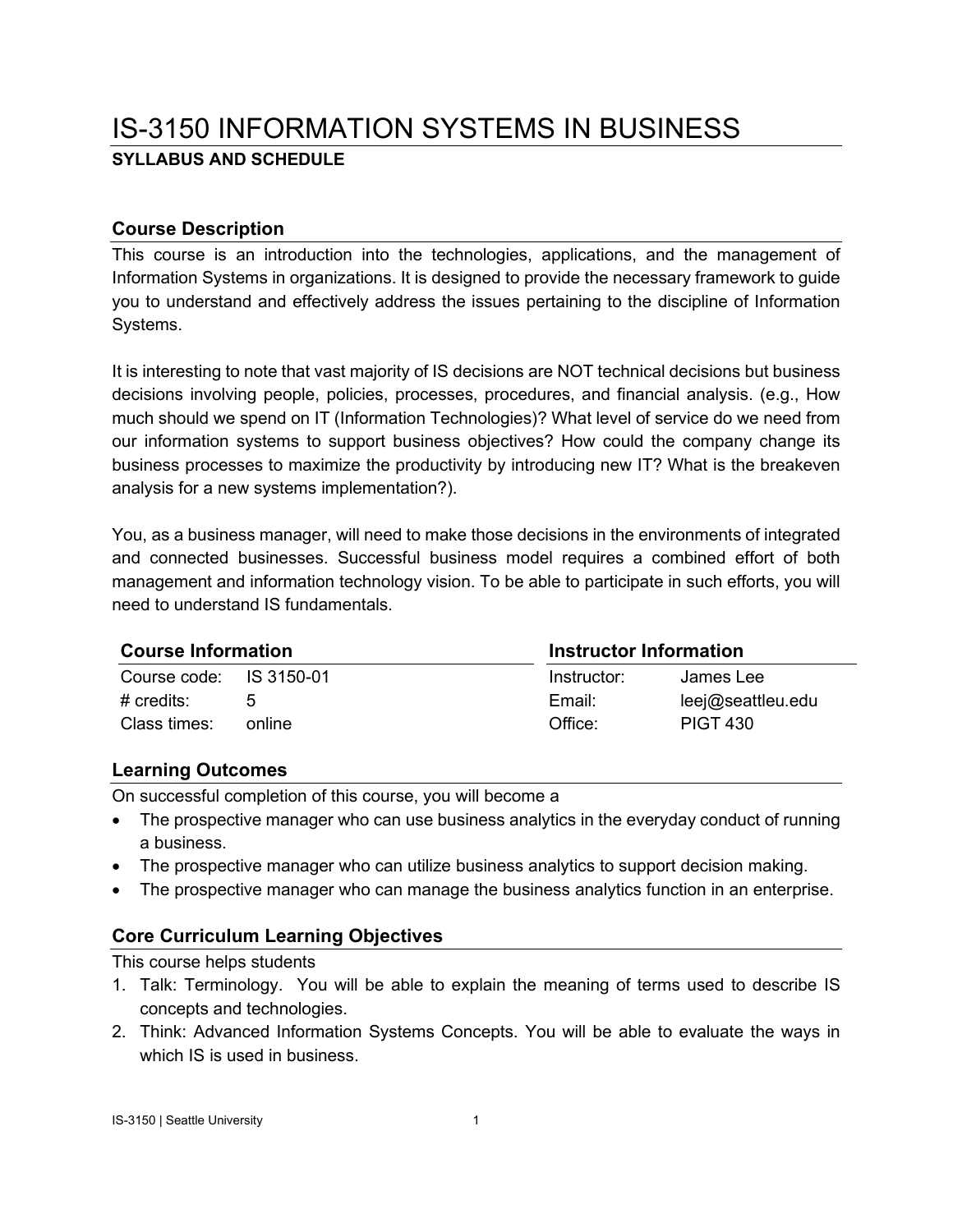- 3. Practice: Skill. You will be able to analyze information systems using the conceptual model and the physical model.
- 4. Build: Systems Development. You will be able to design and implement information systems.
- 5. Manage: You will be able to identify and suggest appropriate responses to managerial and organizational issues stemming from development, implementation, and use of IS.

## **Required readings and materials**

There is NO textbook required, however, all lectures, reading materials, and video sources are posted on the Canvas Course Web. You can visit each week's module. A module page provides lecture notes, reading assignments, video assignments, and each module discussion and assignment.

• *Canvas website*: http://seattleu.instructure.com

## **Course Policies**

- No late submissions, no make-ups, and no late work will be accepted.
- Email [\(leej@seattleu.edu\)](mailto:leej@seattleu.edu) is the best way to reach me. Commenting on the Canvas items (such as assignments) would be hindered and often delayed for taking my attentions. Please, use email as a primary communication channel. Email messages will be replied within a day (24 hours) at most, excluding weekends.
- Academic Honesty Policy: While I encourage cooperative learning, I expect all students to submit only work they alone have created. Submitting work authored or created by others anywhere (including the Web), without appropriate reference and credit, will be treated as academic dishonesty resulting in dismissal from the course.

## **Academic Resources**

- Library and Learning Commons [\(http://www.seattleu.edu/learningcommons/\)](http://www.seattleu.edu/learningcommons/) (This includes: Learning Assistance Programs, Research [Library] Services, Writing Center, Math Lab)
- Academic Integrity Tutorial (found on Canvas and SU Online)

#### **Academic Policies on Registrar website**

[\(https://www.seattleu.edu/redhawk-axis/academic-policies/\)](https://www.seattleu.edu/redhawk-axis/academic-policies/)

- Academic Integrity Policy
- Academic Grading Grievance Policy
- Professional Conduct Policy (only for those professional programs to which it applies)

#### **Notice for students concerning Disabilities**

If you have, or think you may have, a disability (including an 'invisible disability' such as a learning disability, a chronic health problem, or a mental health condition) that interferes with your performance as a student in this class, you are encouraged to arrange support services and/or accommodations through Disabilities Services staff located in **Loyola 100, (206) 296-**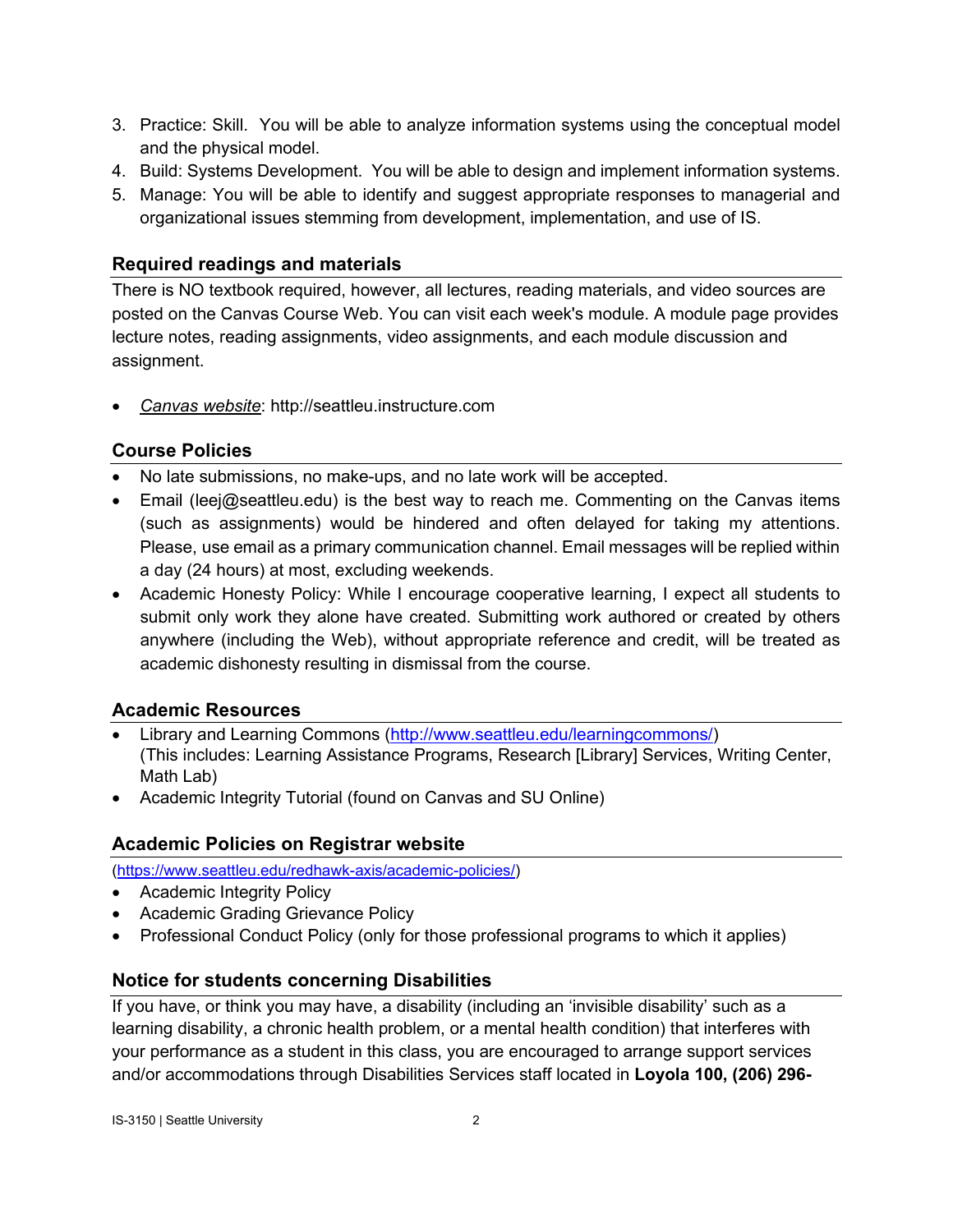**5740**. Disability-based adjustments to course expectations can be arranged only through this process.

## **Office of Institutional Equity**

Title IX of the Education Amendments of 1972 (Title IX) prohibits discrimination based on sex in educational programs or activities that receive Federal financial assistance. This prohibition includes sexual misconduct, which encompasses sexual harassment and sexual violence. Seattle U remains committed to providing a safe and equitable learning, living, and working environment. Seattle U offers emergency, medical, and other support resources, as well as assistance with safety and support measures, to community members who have experienced or been impacted by sexual misconduct.

Seattle U requires all faculty and staff to notify the University's Title IX Coordinator if they become aware of any incident of sexual misconduct experienced by a student.

For more information, please visit [https://www.seattleu.edu/equity/.](https://na01.safelinks.protection.outlook.com/?url=https%3A%2F%2Fwww.seattleu.edu%2Fequity%2F&data=02%7C01%7C%7Cc15e702ae47d4dc870eb08d612a54cb0%7Cbc10e052b01c48499967ee7ec74fc9d8%7C0%7C0%7C636716898496849213&sdata=Bbsyq8JUY6%2BDJ%2F3Bj6VvSLlnaxmuzUB2832zdfToc9o%3D&reserved=0) If you have any questions or concerns, you may also directly contact the Title IX Coordinator in the Office of Institutional Equity (**email**: [oie@seattleu.edu;](mailto:oie@seattleu.edu) **phone**: 206.296.2824) University Resources and Policies

#### **Grading**

| <b>Component</b>          | <b>Points Each</b> | Total | <b>Percent</b> |
|---------------------------|--------------------|-------|----------------|
| Weekly Discussions (x 10) | 35                 | 350   | 35%            |
| Weekly Assignments (x 10) | 40                 | 400   | 40%            |
| Excel Projects (x 4)      | 50, 50, 50, 100    | 250   | 25%            |

**Note**. You are guaranteed to be awarded an A grade if you get over 96.000% overall, at least a B if over 84.000%, and at least a C if over 72.000%.